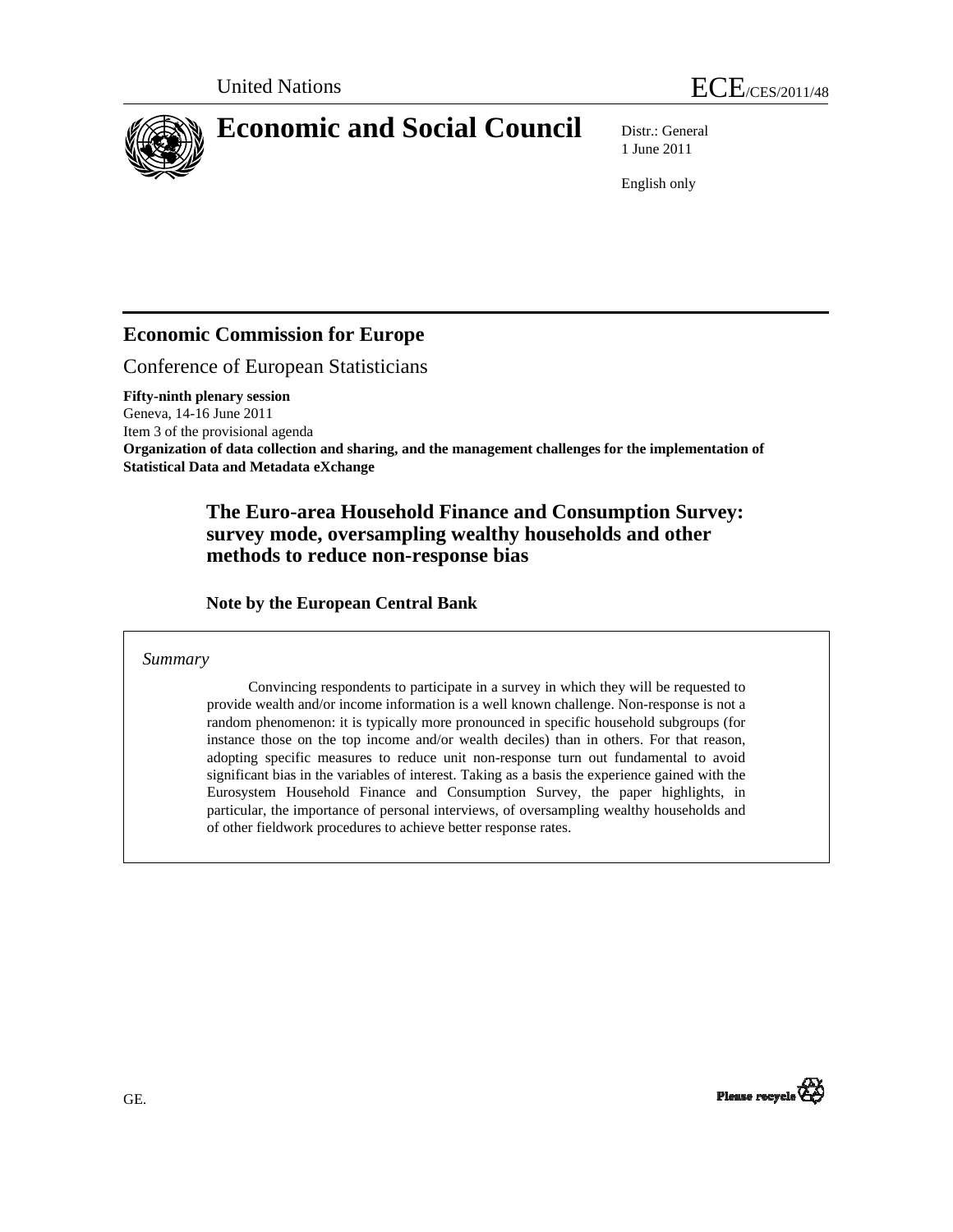### **I. Introduction1**

1. Imagine tomorrow you are requested to participate in a survey and provide information on all your possessions and debts. What would be your first reaction?

2. Indeed, while unit non-response may potentially affect any kind of survey, household wealth surveys typically register lower response rates largely because of the sensitivity of the survey topic. In addition, such surveys may severely suffer from the effects of non-random selectivity caused by the difficulty to contact and convince particular groups of households (for instance those on the top income and/or wealth deciles) to participate. Indeed, unit non-response is likely to more severely affect wealthy households, which usually hold particularly interesting information in the specific case of household wealth.

3. These are important challenges for the Eurosystem Household Finance and Consumption Survey (HFCS). The HFCS is an initiative of the euro area national central banks coordinated by the European Central Bank, which consists of a set of ex-ante harmonised wealth surveys conducted across all seventeen euro area countries. The HFCS collects microdata on household real and financial assets, debts, consumption and saving, income and employment, demographics, future pension entitlements, intergenerational transfers and gifts and risk attitudes. The first wave of the HFCS is currently undergoing, and the resulting micro data will be made available to the research community in the future.<sup>2</sup>

4. Besides this introduction, this paper is split into four sections. Section one elaborates on the importance of personal interviews to collect wealth survey data from households. Section two explains why oversampling wealthy households is a very effective way to mitigate distorting effects coming out of non-random selectivity bias. Section three puts forward other methods to maximise participation and reduce non-response bias in wealth surveys largely based on the experience gained with the HFCS. Finally, section four concludes.

## **II. The importance of personal interviews to collect wealth survey data from households**

5. Technically, unit non-response occurs when information cannot be obtained from an (eligible) unit included in the initial sample. Non-response may be due to the inability to make contact with the selected sample unit, his/her unwillingness to participate in the survey or to other reasons such as language barriers or some other incapacity. Apart from reducing the sample size and hence increasing the variability of the estimates, non-response may introduce bias in the estimates of the variables of interest.

<sup>1</sup> This paper heavily draws on the feasibility study prepared by the Eurosystem Household Finance and Consumption Network and submitted to the ECB Governing Council, the field experience in conducting the HFCS and the experience of the national surveys that already existed in several euro area countries prior to the HFCS. Useful comments received from Michael Ehrmann and Patrick Sandars are gratefully acknowledged.

The views expressed in this paper (as well as any possible mistakes) are exclusively the author's and do not necessarily represent the views of either the European Central Bank nor of the Eurosystem

Household Finance and Consumption Network. 2 More information on the HFCS is available on http://www.ecb.europa.eu/home/html/researcher\_hfcn.en.html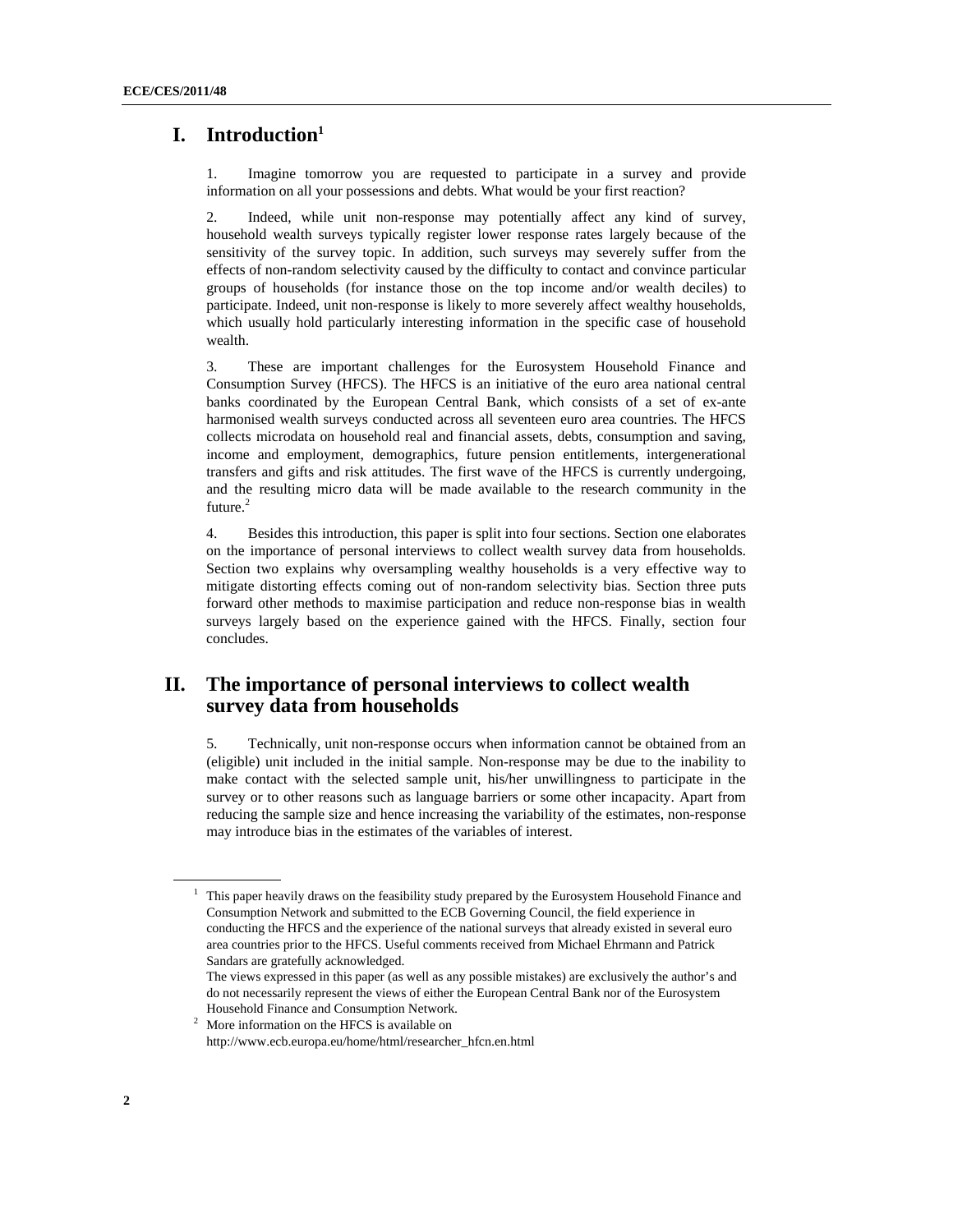6. Survey design literature and empirical evidence to date confirm that the survey mode (i.e. the way the survey is conducted, whether through face-to-face interviews, paper questionnaires, over the internet, via telephone, etc.) is an important determinant of measurement error. The use of several modes to interview different sample units entails high risks to comparability due to undesirable distortions such as social desirability bias<sup>3</sup> and respondent satisficing<sup>4</sup>. Most importantly, different modes applied across countries may affect the comparability of the aggregate results.<sup>5</sup>

7. In the specific case of a wealth survey (such as the HFCS), conducting the survey via face-to-face interviews is deemed to be of particular importance. The HFCS follows a Computer-Assisted Personal Interviewing (CAPI) survey mode<sup>6</sup>, i.e. face-to-face interviews administered by an interviewer, using a computer to record the replies provided by respondents.

8. The choice made for the HFCS can be explained by the important role attached to the interviewers in a survey on income and wealth, which relates to: (1) persuading respondents to participate in the survey / increasing response rates and reducing the risk of response bias; (2) building up trust vis-à-vis respondents such as to lower the likelihood that they stop providing answers in the middle of the interview; (3) minimising item nonresponse, i.e. none or incomplete answers to individual questions, by personally assisting (i.e. offering pre-designed prompts) - if required - during the interview; (4) avoiding incomplete responses; (5) providing additional information (interviewers' observations / paradata); etc.

9. The use of a computer allows a smooth and error-free administration of the routing of the questions (typically complex in a wealth survey like the HFCS), the application of consistency checks during the interview and the automatic storage of the data. Eliminating errors at the interview stage improves the quality of the data collected and may save considerable resources in the subsequent data editing and cleaning phase.

10. Optimal survey design advises on the use of a main method (in this case, CAPI) up to its maximum potential.<sup>7</sup> The use of different auxiliary modes for a few survey items may also be useful though, for instance to reduce social desirability bias and item non-response. To that aim, the most sensitive questions and/or some questions that may require further reflection on the part of respondents or consulting additional documentation may be asked differently, e.g. CAPI may be complemented by telephone interviews or self-administered survey modes as long as they are applied consistently across sample units (otherwise, differences across households may be hidden behind mode effects).

11. To conclude, employing a single survey mode to collect survey information avoids distortions that may significantly affect comparability across different sample units and

<sup>3</sup> When respondents report a more socially desirable answer in order to portray themselves in a good light. (DeMaio, T. J. (1984)) 4

<sup>&</sup>lt;sup>4</sup> Provision by respondents of "adequate" but suboptimal, incomplete or biased information, which nonetheless may in most cases look reasonable to the interviewer. (Krosnick, J. A. (1991)) This may be due to several reasons, e.g. the difficulty of the questions, (lack of) respondents' motivation, inability of the respondent to answer, etc. which for a wealth survey may be more efficiently prevented by specific survey modes, e.g. by the active interaction between respondents and

interviewers.<br><sup>5</sup> Lyberg, L. and Kasprzyk, D. in Biemer (1991) / Groves, R.M. et al (eds) (2004) / S., Häder, S. & Lynn, P. (2006) / Lynn, P. (1998) / Jäckle, A., Roberts, C. & Lynn, P. (2006) / Dillman, Don A. 2006 / Dillman, D. A., Christian, L. (2005) / Malhotra, Neil, and Jon A. Krosnick. (2007).

With the exception of the Netherlands, where the HFCS is conducted via web-based interviews.<br> $\frac{7}{6}$  do Leavy E D (2005)

 $^7$  de Leeuw, E. D. (2005).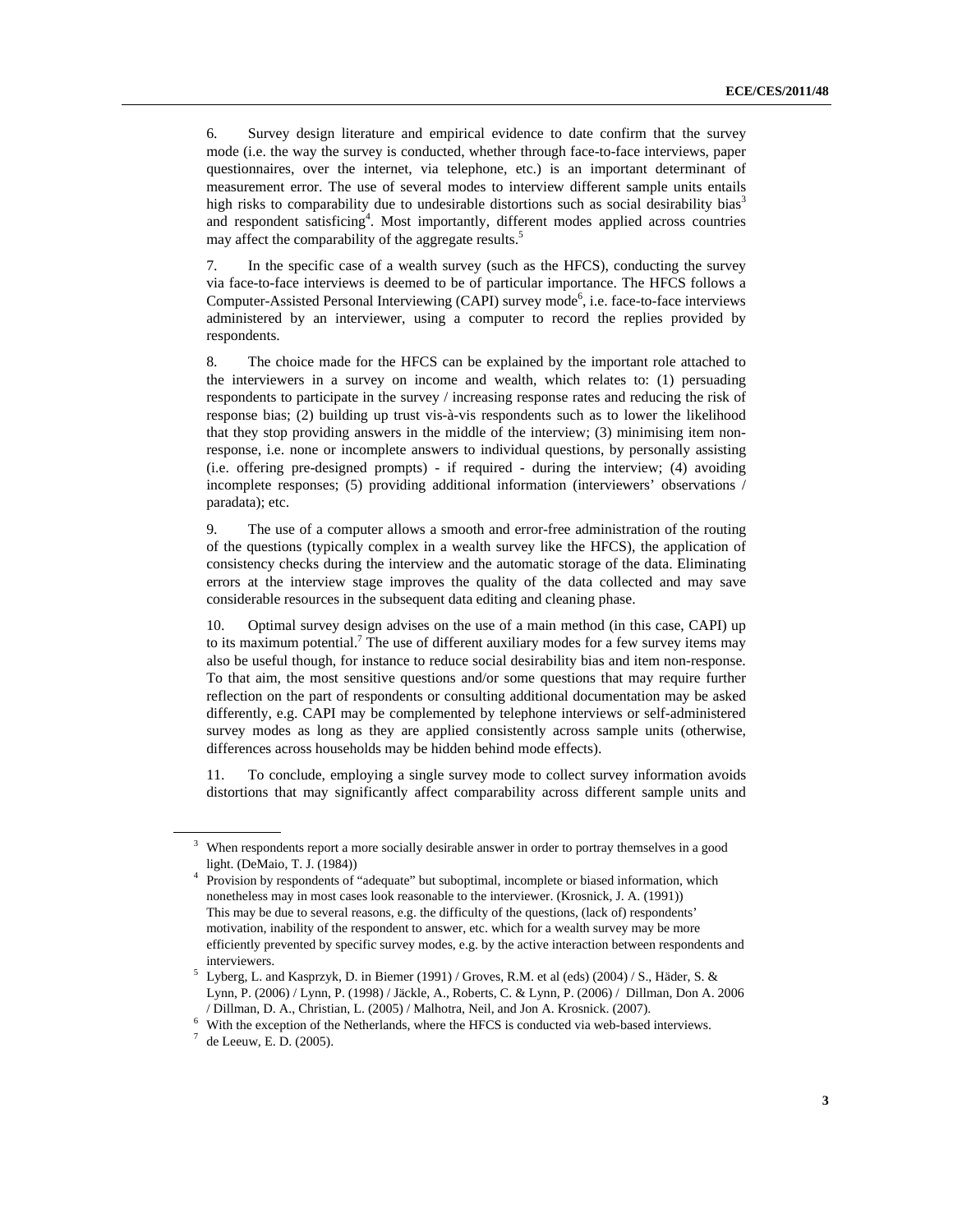across countries. If for reasons of convenience personal interviews need to be complemented with telephone interviews or self-administered survey modes, it is recommendable that such modes are applied consistently across sample units in order to avoid introducing distortions and/or comparability issues.

# **III.** Oversampling wealthy households<sup>8</sup>

12. Wealth surveys typically pursue two competing objectives: on the one hand, representing the behaviour of "typical" (average) individual households and, on the other hand, representing the total mass of wealth. While for the former target it is optimal that the sample proportionally represents the population as a whole, for the study of wealth, the sample should adequately represent total wealth.

13. The second objective entails a few challenges. On the one hand, wealth is highly unevenly distributed, i.e. a small fraction of households holds a disproportionately high share of total wealth<sup>9</sup>. On the other hand, portfolio sophistication also increases with wealth, such that certain financial instruments are almost exclusively held (and in large quantities) by the wealthiest households. $10$ 

14. Given the skewness of the distribution of wealth across households and the fact that only wealthy households hold certain financial instruments, if such households are not well represented in the final sample the results will likely not provide a reliable picture of the distribution and composition of household portfolios. A given level of precision would either require a rather large (and costly) sample or, if efficiently designed, a sample which should include a higher than proportional number of wealthy households. Indeed, using data from a purely random selection of units would thus yield a statistically very inefficient estimate of the distribution of wealth. $^{11}$ 

15. There are several reasons why achieving a representative portion of wealthy respondents through standard sampling-design and contact-strategy procedures is very unlikely. Firstly, establishing contact with wealthy respondents may be more difficult as they are likely to possess more than one residence, to be surrounded by additional security measures and also to be absent from their principal residence during prolonged periods of time. Secondly, both available time as well as self-perceived value/time ratio usually predispose wealthy households to refuse participating in surveys; in practice, a differentiated contact and interviewing strategy possibly implying additional persuasion effort is required. In many of these cases, best-practice measures may help mitigate the effects on final nonresponse, i.e. more flexible contact strategies and adaptation to household schedules, additional contact efforts, collection of information from non-household members (e.g. portfolio managers, accountants, lawyers), etc.

<sup>&</sup>lt;sup>8</sup> Household Finance and Consumption Network (2008.a).

<sup>&</sup>lt;sup>9</sup> Existing data reflect the unequal distribution of household wealth. For instance, the wealthiest 20 per cent of the households in Italy hold approximately 75 per cent of financial wealth for Italy (Italian Survey of Household Income and Wealth 2008). In Spain, according to tax records 0.4 per cent of the

households holds 40 per cent of taxable wealth.<br>  $10$  For example only 8 per cent of the population in Italy are holders of government securities according to the SHIW. Assuming a large part of bond holders belong to the upper wealth classes, in the absence of oversampling the analysis of the behaviour of bond holders would be based on less than 700 households out of a total SHIW sample of around 8,000 households.<br><sup>11</sup> Kennickell, A. (2005) / Bover, O. (2004).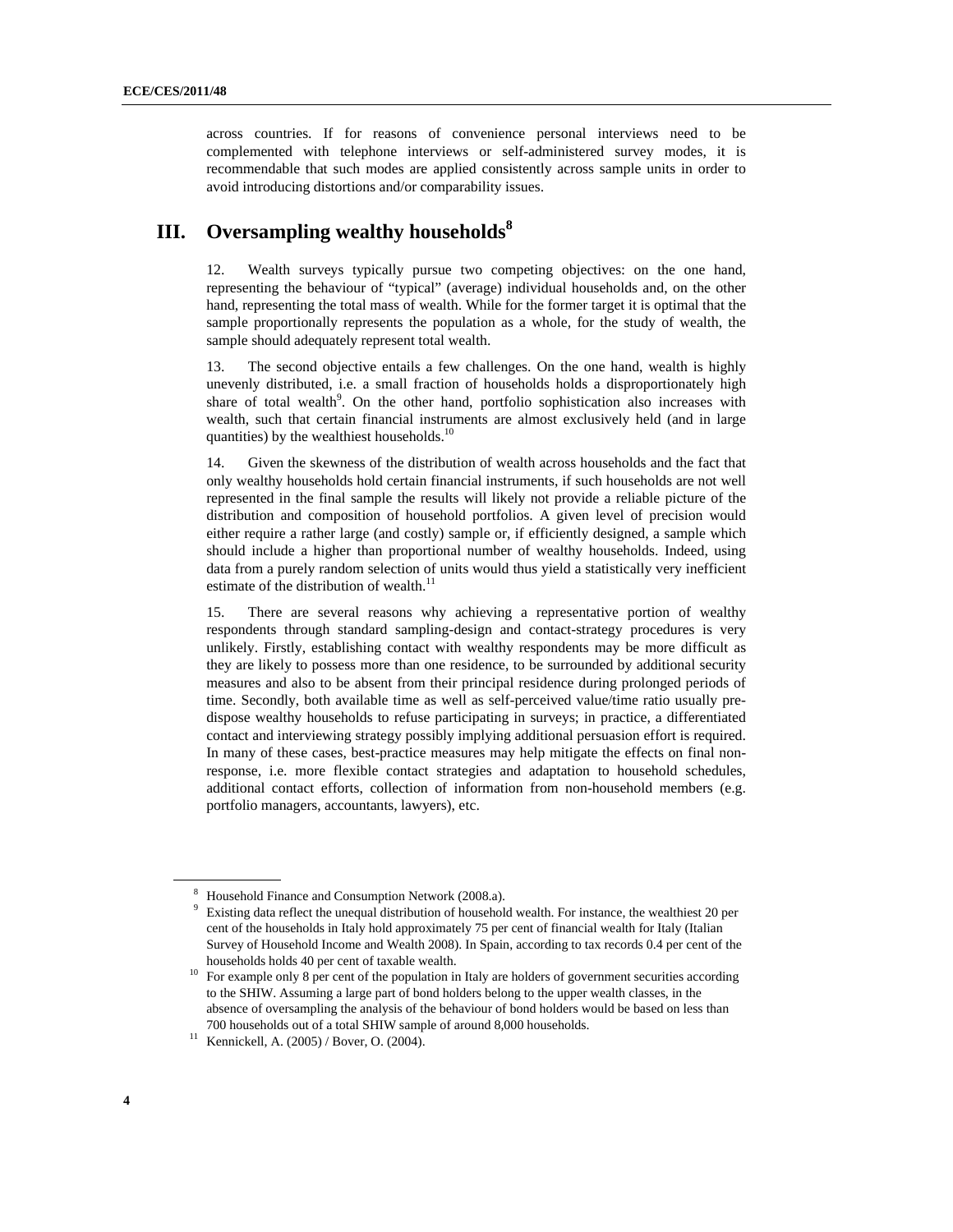16. All in all, while oversampling the wealthy may add to total costs, it increases precision and reduces non-response bias in wealth surveys. In addition, oversampling also improves efficiency in the estimation of variables positively correlated with wealth.

17. There are several information sources which can be used to identify wealthy potential respondents, for instance wealth tax files where such taxes still exist<sup>12</sup>, income tax files (taking financial – possibly also rental - income as a proxy for household wealth), property taxes and/or registers, tax and socio-economic information at municipality or small area level, census of dwellings, etc.

## **IV. Other methods to maximise participation and reduce nonresponse bias in wealth surveys: experience gained with the Household Finance and Consumption Survey<sup>13</sup>**

18. Different approaches and practices may significantly affect response rates. While some of these factors may hardly be controlled (e.g. the sensitivity of questions about wealth and income, the need to cover both urban and rural areas - with response rates significantly lower in the former -, etc.), applying best practices with regard to some others may make a big difference.

19. Over the fieldwork for the first wave of the HFCS, different factors were identified to have significant beneficial effects on achieved response rates. The following is a nonexhaustive selection of such factors:

- (a) Selecting experienced interviewers and participating actively in their training;
- (b) Carefully monitoring interviewers' workload and compensation scheme;
- (c) Providing concrete instructions as to the contact schedule;<sup>14</sup>

 (d) Taking due care in providing potential respondents with information materials beforehand (e.g. advance letter signed by the national central bank Governor closely before the first interviewer's visit, supporting materials to be used during on-site visits covering uses of the data, etc.);

(e) Selecting incentives that respondents may particularly appreciate;15 and

 (f) Providing feedback to respondents ex-post about uses of the data (particularly helpful in the case of panels).

20. As a last resort, refusal conversion (i.e. applying additional effort to convince initially reluctant respondents to participate, possibly via a refusal-conversion specialist) may also have non-negligible effects on response rates.

 $12$  In a large number of euro area countries, wealth taxes have been abolished in recent years.

<sup>&</sup>lt;sup>13</sup> Pérez-Duarte S., Sánchez-Muñoz C., V.-M. Törmälehto (2010) / Household Finance and

Consumption Network (2008.b). 14 For the HFCS, it was specifically recommended to make a minimum of four personal visits to each sampling unit (including at least one visit in the evening and one over the weekend, spread over at least two different weeks) as well as to systematically record contact attempts and check them

regularly. 15 The best incentives very much vary from country to country: symbolic tokens (for instance symbolic goods only produced by central banks), lottery tickets, charity donations, occasionally some money, etc.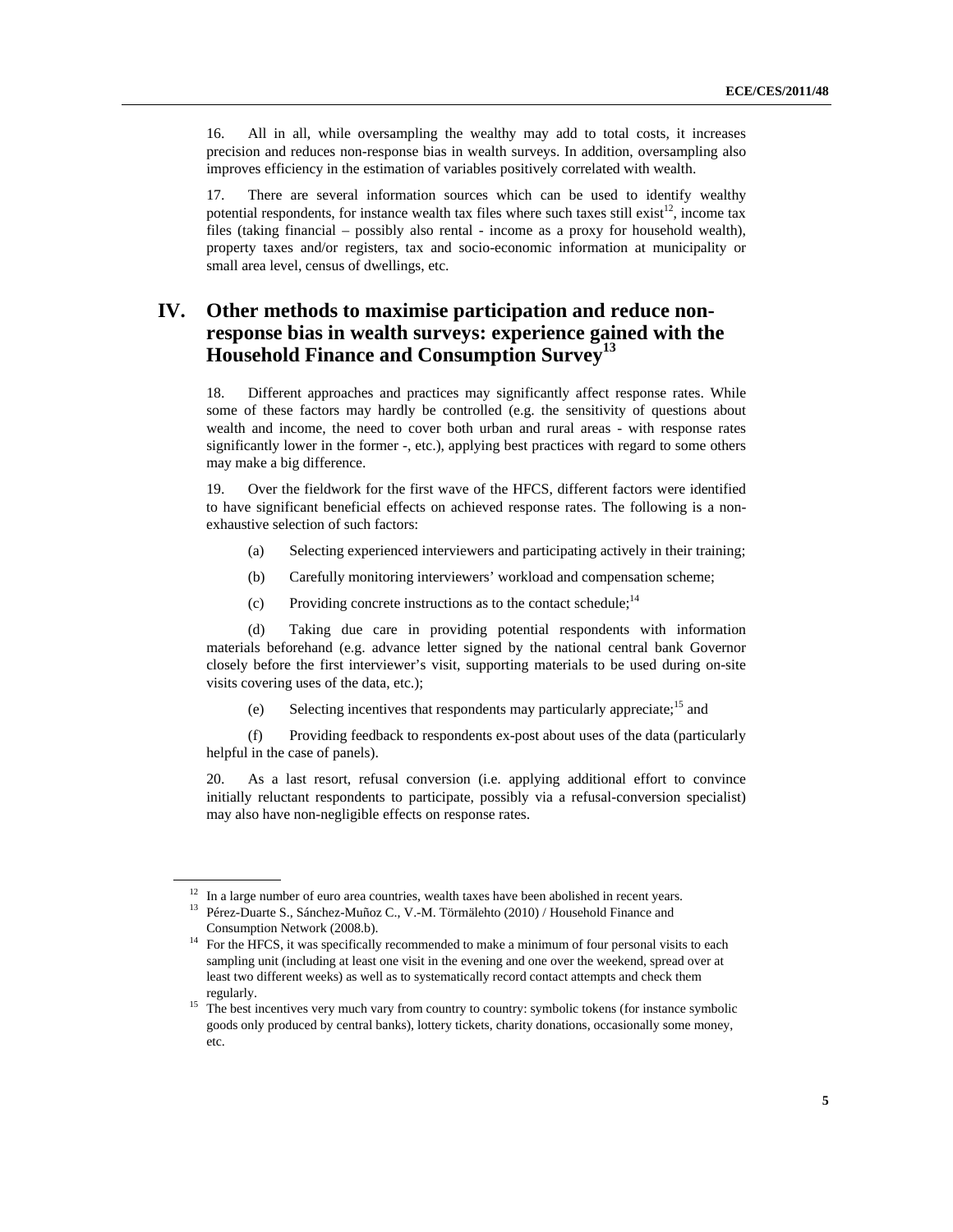21. After the fieldwork, there are additional ways to minimise bias due to non-response. In particular, adjustment of the design weights may be conducted by using response propensities, for instance within homogenous response groups.

22. Such adjustment requires that information on the characteristics of non-respondents are known. Possible sources that may be used to that aim are

- (a) Contact attempts;
- (b) Interviewer observations (paradata information);
- (c) Panel attrition;
- (d) Microgeographic information; information derived from the sampling frame;
- (e) Record-linked data from administrative and statistical registers.

23. Finally, it is also worth to try and get some limited information on personal reasons to refuse participating from non-respondents. This is not only useful to implement corrections ex-post, but also to introduce adjustments in the contact strategy for subsequent waves of the survey which may also help reduce non-response in the future.

24. Interviewer observations on non-respondents in the euro area HFCS comprise descriptive information on geographical distribution, dwelling rating, appearance, location, surrounding neighbourhood, and security measures which are part of the paradata information collected in the survey. Such variables are indeed very useful to detect specific patterns of non-response.

#### **V. Conclusions**

25. If increasing response rates is a challenge for most household surveys, it is particularly challenging in the case of wealth and income surveys. Being a new survey which touches upon such sensitive areas, the Eurosystem HFCS has been confronted with these challenges from the very outset. The experience gained and the lessons learnt throughout the first wave of this survey are reflected in the set of survey practices to reduce non-response that have been presented in this paper.

26. The paper highlights the importance of conducting a wealth survey via computerassisted personal interviews. In addition, given the importance of achieving a good representation at the top of the wealth distribution a wealth survey should ideally oversample wealthy households. Given additional difficulties to establish contact with them, ideally a differentiated contact strategy should be put in place. Finally, a number of other best survey practices may significantly contribute to achieving better response rates. Some limited descriptive information on non-respondents and on the reasons for participation refusal also prove fundamental in two ways: first, to introduce re-weighting adjustments to the survey data in order to reduce non-response bias ex-post; and second, to improve contact strategies with a view to subsequent waves of the survey.

#### **VI. References**

Bover, O. (2004) "The Spanish survey of household finances (EFF): Description and methods of the 2002 wave", Occasional paper n°0409, Banco de España.

http://www.bde.es/informes/be/ocasional/do0409e.pdf

D'Alessio, G. and I. Faiella (2002), "Non-response behaviour in the Bank of Italy's and Wealth", Temi di discussione, Banca d'Italia n°462.